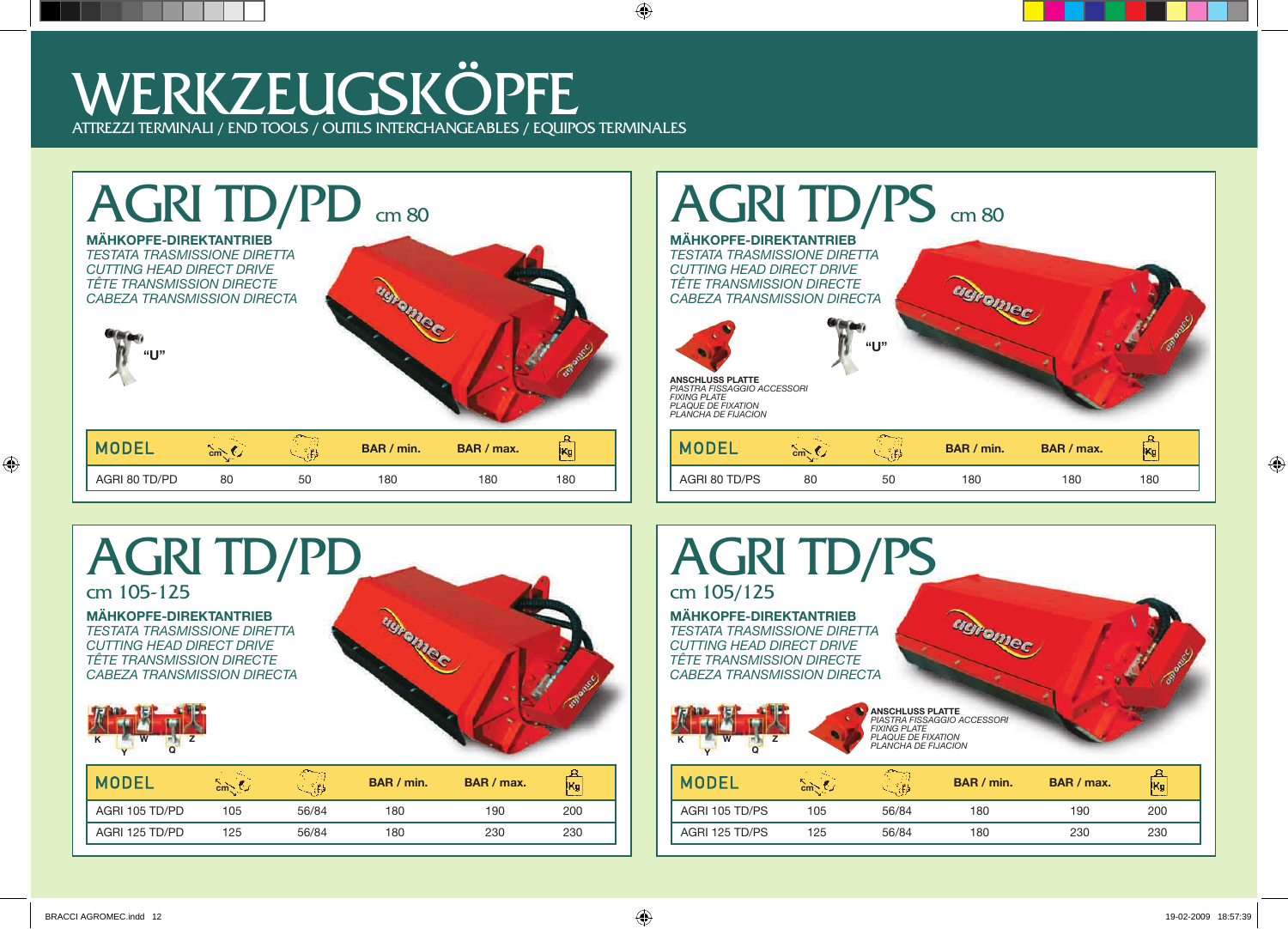



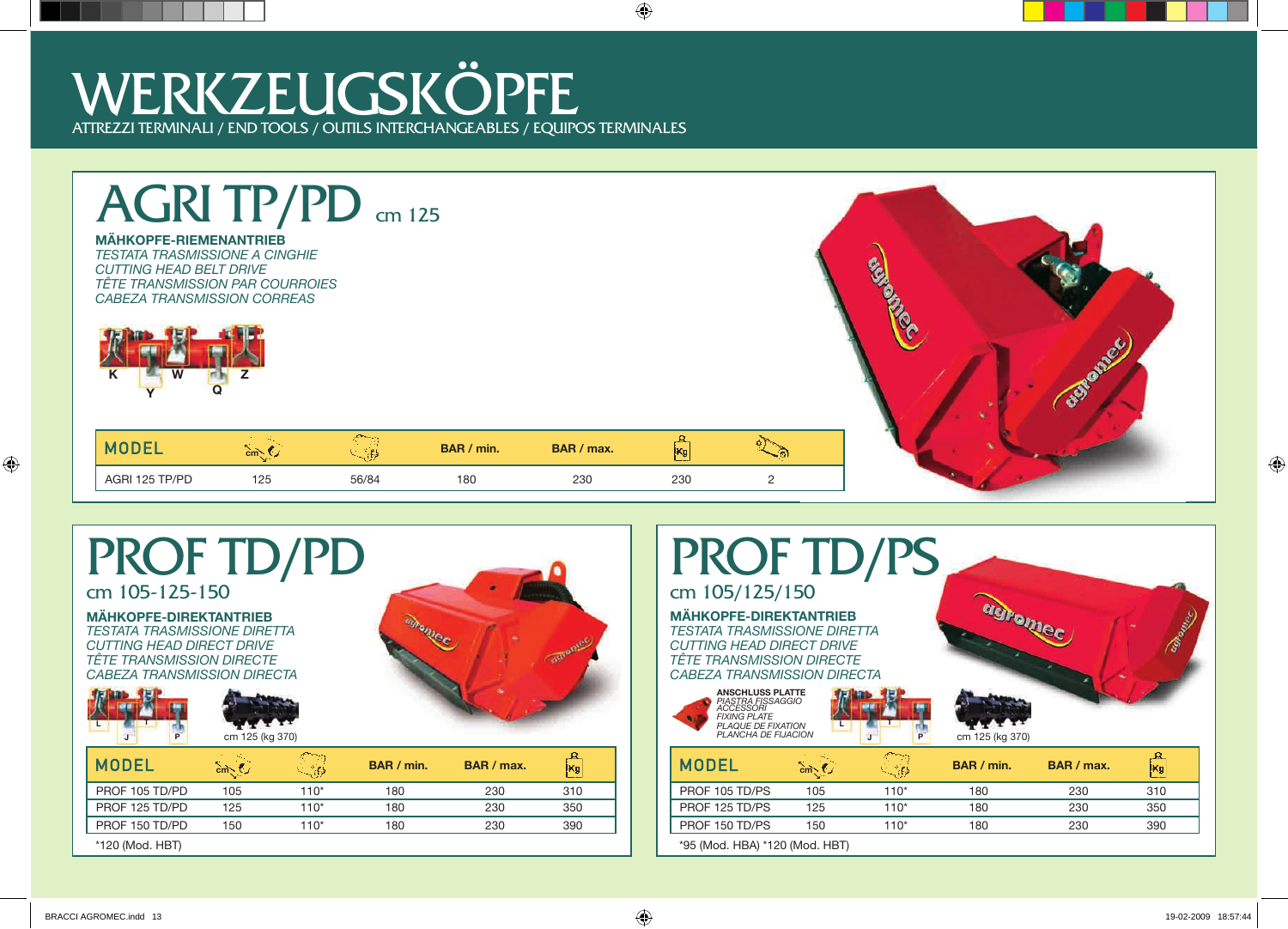# PROF TP/PD

### cm 105-125

### **MÄHKOPFE-RIEMENANTRIEB**

*TESTATA TRASMISSIONE A CINGHIE CUTTING HEAD BELT DRIVE TÊTE TRANSMISSION PAR COURROIES CABEZA TRANSMISSION CORREAS*



cm 125 (kg 370)



| <b>MODEL</b>   | $cm_{\sim}$ | M£   | BAR / min. | BAR / max. | lKg |   |
|----------------|-------------|------|------------|------------|-----|---|
| PROF 105 TP/PD | 105         | 110* | 180        | 230        | 310 |   |
| PROF 125 TP/PD | 125         | 110* | 180        | 230        | 350 | ٮ |



# PROF TP/PS

cm 105/125

#### **MÄHKOPFE-RIEMENANTRIEB** *TESTATA TRASMISSIONE A CINGHIE CUTTING HEAD BELT DRIVE TÊTE TRANSMISSION PAR COURROIES CABEZA TRANSMISSION CORREAS*

**L**

**J T**

**ANSCHLUSS PLATTE** *PIASTRA FISSAGGIO ACCESSORI FIXING PLATE PLAQUE DE FIXATION PLANCHA DE FIJACION*



|     | 防护层  | BAR / min. | BAR / max. | kg, |  |
|-----|------|------------|------------|-----|--|
| 105 | 110* | 180        | 230        | 310 |  |
| 125 | 110* | 180        | 230        | 350 |  |
|     |      |            |            |     |  |

\*95 (Mod. HBA) \*120 (Mod. HBT) \*95 (Mod. HBA) \*120 (Mod. HBT)



| <b>MODE</b>    |     |    | BAR / min. | BAR / max. | Kg  |  |
|----------------|-----|----|------------|------------|-----|--|
| PROF 105 TP/PS | 05  | 90 | 300        | 330        | 325 |  |
| PROF 125 TP/PS | 125 | 90 | 300        | 330        | 365 |  |